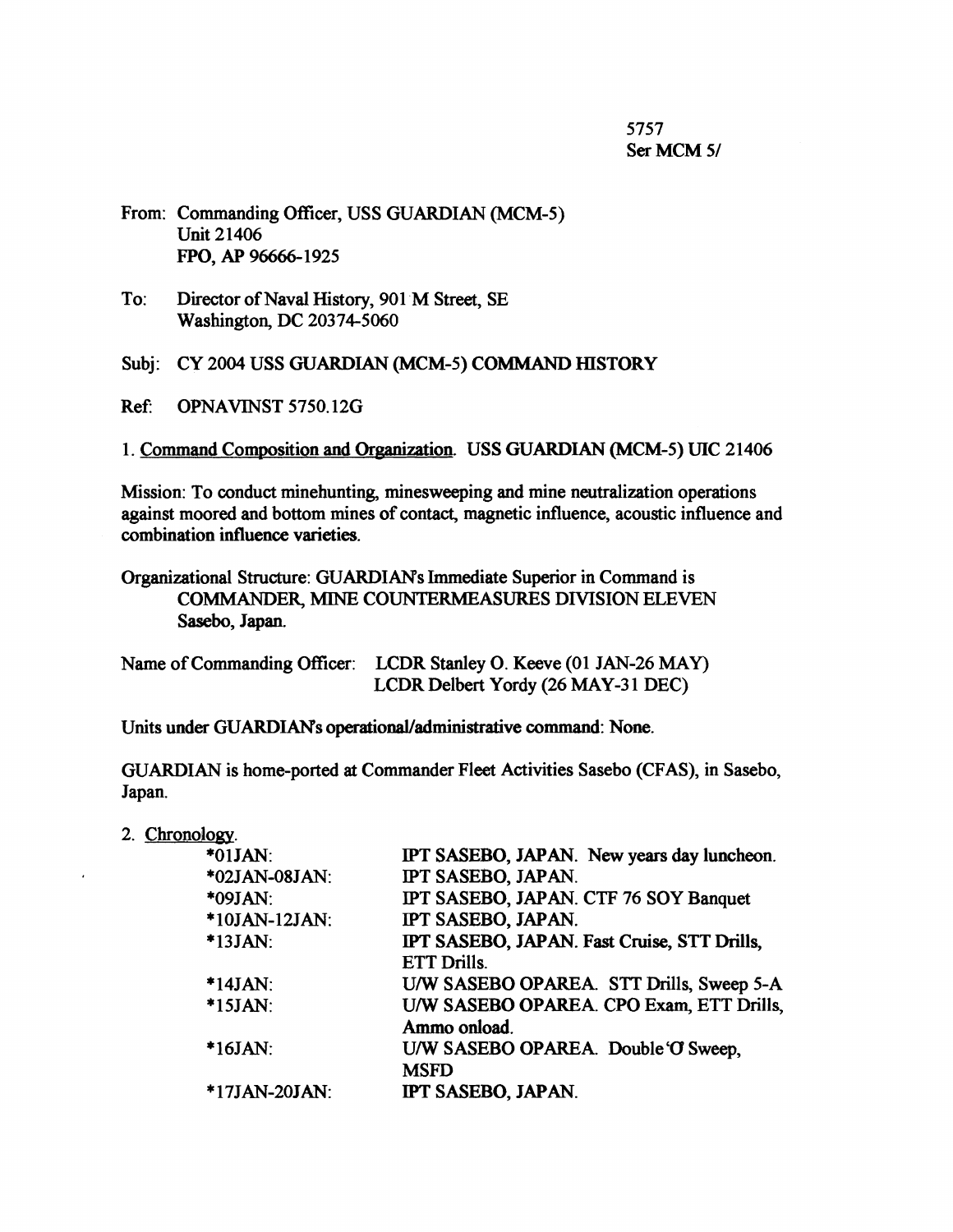| *21JAN:              | IPT SASEBO, JAPAN. OCSOT                                   |
|----------------------|------------------------------------------------------------|
| *22JAN-26JAN:        | IPT SASEBO, JAPAN.                                         |
| $*27JAN$ :           | IPT SASEBO, JAPAN. Divers                                  |
| $*28JAN:$            | IPT SASEBO, JAPAN. Gun Shoot                               |
| *29JAN:              | IPT SASEBO, JAPAN.                                         |
| <b>*30JAN:</b>       | IPT SASEBO, JAPAN. EOD detailer CDR                        |
|                      | visits ship.                                               |
| *31JAN-02FEB:        | IPT SASEBO, JAPAN.                                         |
| *03FEB:              | U/W SASEBO OPAREA. STT Drills, At Sea Fire                 |
|                      | Party Drill, Mine Hunting, CBR Drill                       |
| *04FEB:              | U/W SASEBO OPAREA. Mine Hunting, Q-route,                  |
|                      | <b>MNV Operations.</b>                                     |
| *05FEB:              | U/W SASEBO OPAREA. EMCON, Mine                             |
|                      | Hunting, ETT Drills, Explosive Shock Survey.               |
| *06FEB:              | IPT SASEBO, JAPAN. HM1<br>retires.                         |
|                      | <b>OCSOT</b>                                               |
| *07FEB-08FEB:        | IPT SASEBO, JAPAN.                                         |
| *09FEB:              | IPT SASEBO, JAPAN. MMC (SW)                                |
|                      | Reenlistment.                                              |
| <b>*10FEB:</b>       | IPT SASEBO, JAPAN. MP Build ups. EOD onload                |
| $*11FEB:$            | IPT SASEBO, JAPAN. Awards ceremony, Black                  |
|                      | <b>History Month Presentation.</b>                         |
| $*12FEB$ :           | ENR SHIMONOSEKI, JAPAN. Embark EOD Det                     |
|                      | 51, LT Takayuki Kita, JMSDF                                |
| *13FEB:              | IPT SHIMONOSEKI, JAPAN. Single 'O' Sweep.                  |
| *14FEB:              | IPT SHIMONOSEKI, JAPAN.                                    |
| *15FEB-18FEB:        | U/W SUO NADA BAY. MINEX/EODEX '04.                         |
| *19FEB:              | U/W SUO NADA BAY. MINEX/EODEX'04.                          |
|                      | Refueling Tokuyama Bay, LTJG<br>embarks                    |
|                      | <b>JDS NOTOJIMA.</b>                                       |
| <b>*20FEB:</b>       | U/W SUO NADA BAY. MINEX/EODEX'04.                          |
|                      | <b>MINEX Phase II start.</b>                               |
| $*21-24$ FEB $\cdot$ | U/W SUO NADA BAY. MINEX/EODEX'04.                          |
| *24FEB:              | 6 night MNV missions, MP-1 shot, Lead-through              |
|                      | exercise of JDS BUNGO, LT<br>lost $1^{\text{st}}$ digit of |
|                      | right ring finger into 2 SSDG right bank turbo             |
|                      | charger while conducting repairs, MEDEVAC to               |
|                      | JDS BUNGO, flown to MCAS Iwakuni.                          |
|                      | Disembark LT Takayuki Kita, JMSDF.                         |
| *25FEB.              | IPT SHIMONOSEKI, JAPAN. Refueling,                         |
|                      | Disembark EOD Det 51.                                      |
| *26FEB:              | ENR SASEBO, JAPAN. (late night anchor ahead                |
|                      | of high seas)                                              |
| *27FEB:              | IPT SASEBO, JAPAN. MNC(SW)                                 |
|                      | reports onbd as Senior Enlisted Advisor.                   |
| *28FEB-02MAR:        | IPT SASEBO, JAPAN.                                         |

 $\label{eq:2.1} \frac{1}{\sqrt{2}}\int_{\mathbb{R}^3}\frac{1}{\sqrt{2}}\left(\frac{1}{\sqrt{2}}\right)^2\left(\frac{1}{\sqrt{2}}\right)^2\left(\frac{1}{\sqrt{2}}\right)^2\left(\frac{1}{\sqrt{2}}\right)^2\left(\frac{1}{\sqrt{2}}\right)^2.$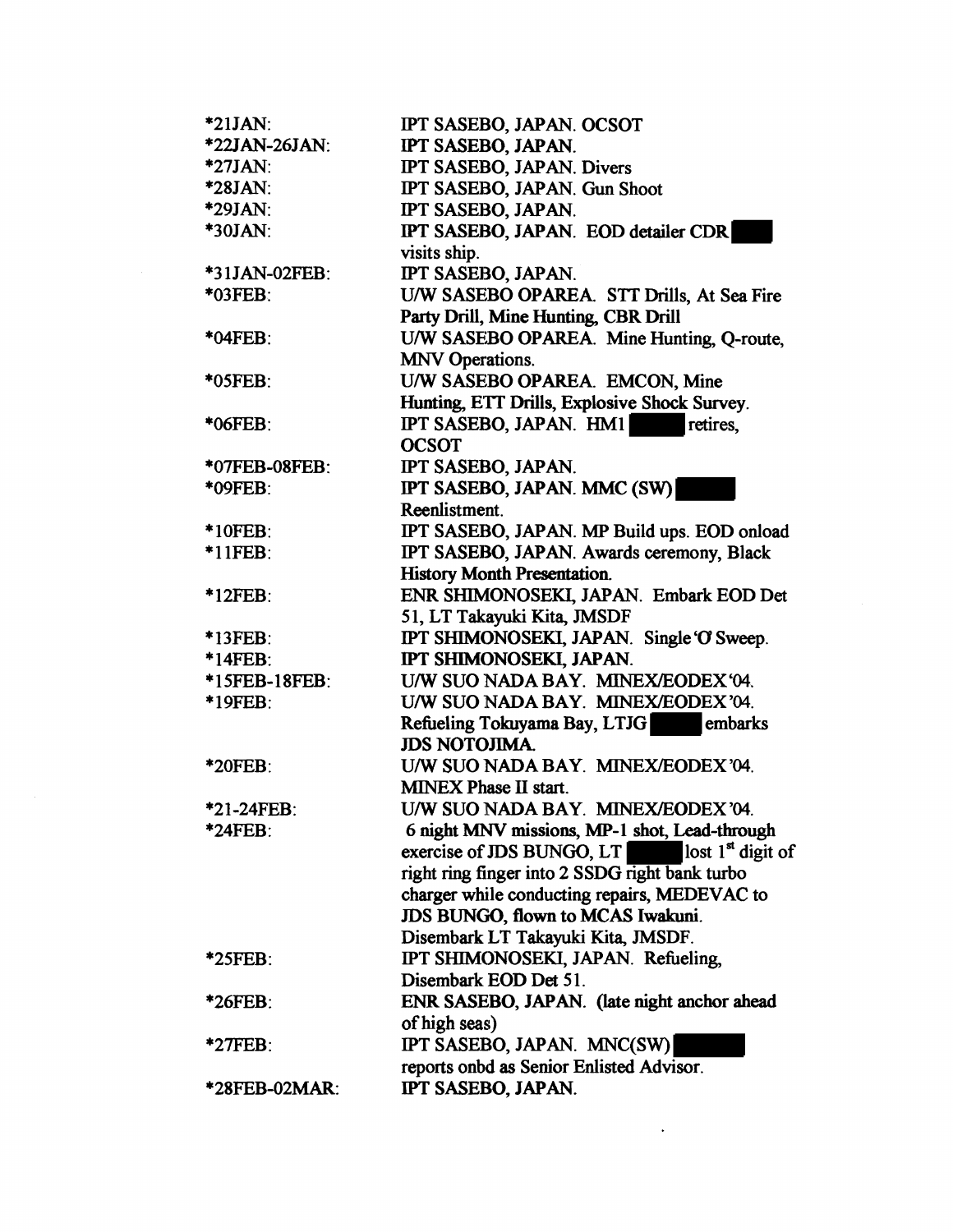| *03MAR:          | IPT SASEBO, JAPAN. Main Space, GQ.          |
|------------------|---------------------------------------------|
| *04MAR:          | U/W SASEBO OPAREA. E-6 Exam, Defueling      |
|                  | Ammo Offload                                |
| *05MAR-08MAR:    | IPT SASEBO, JAPAN.                          |
| *09MAR:          | U/W SASEBO, JAPAN. Moor Akasaki Pier.       |
|                  | Defuel.                                     |
| *10MAR-21MAY:    | IPT SSK DRY DOCK #2, SASEBO JAPAN.          |
|                  | <b>DSRA.</b>                                |
| *22MAY-23MAY:    | IPT SASEBO, JAPAN.                          |
| $*24$ MAY:       | IPT SASEBO, JAPAN. RON ONE ship tour.       |
| *25-27MAY:       | IPT SASEBO, JAPAN.                          |
| *28MAY:          | IPT SASEBO, JAPAN. DOCK TRIALS.             |
| *29MAY-31MAY:    | IPT SASEBO, JAPAN.                          |
| $*01JUN:$        | IPT SASEBO, JAPAN. LTJG<br>earns SWO        |
|                  | pin.                                        |
| *02JUN-06JUN:    | IPT SASEBO, JAPAN.                          |
| $*07JUN:$        | U/W SASEBO OPAREA. Full Power Run, ASFP     |
|                  | Toxic Gas Drill. Man overboard, STT drills, |
|                  | Torpedo evasion drill.                      |
| *08JUN:          | U/W SASEBO OPAREA.                          |
| *09JUN:          | IPT SASEBO, JAPAN.                          |
| $*10JUN:$        | U/W SASEBO OPAREA. Industrial Hygiene       |
|                  | <b>Survey</b>                               |
| $*11JUN:$        | U/W SASEBO OPAREA. MSFD, GQ, STT drills,    |
|                  | Abandon Ship Drill,                         |
| $*12$ JUN-13JUN: | IPT SASEBO, JAPAN.                          |
| *14JUN:          | IPT SASEBO, JAPAN. DC Olympics.             |
| $*15JUN:$        | U/W SASEBO OPAREA. MSFD, GQ, INT drills,    |
|                  | <b>COMMs Drills.</b>                        |
| $*16JUN:$        | U/W SASEBO OPAREA. MSFD, GQ, EMCON.         |
| $*17JUN:$        | IPT SASEBO, JAPAN. Refuel.                  |
| *18-20JUN:       | IPT SASEBO, JAPAN.                          |
| *19JUN-24JUN:    | U/W SASEBO FACDAR RANGE                     |
| $*25JUN:$        | IPT SASEBO, JAPAN. EOSS Validation.         |
| *26-29JUN:       | IPT SASEBO, JAPAN.                          |
| *30JUN:          | IPT SASEBO, JAPAN. Berth shift I-9W         |
| $*01JUL$ :       | IPT SASEBO, JAPAN.                          |
| *02JUL:          | IPT SASEBO, JAPAN. Alcohol Training. Awards |
|                  | ceremony.                                   |
| *03JUL-05JUL:    | U/W SASEBO OPAREA. STT, ETT, FP Drills      |
| $*06JUL$ :       | U/W SASEBO OPAREA.                          |
| *07JUL:          | U/W SASEBO OPAREA. Small arms shoot.        |
| *08JUL-9JUL:     | U/W SASEBO OPAREA.                          |
| $*10-12JUL:$     | IPT SASEBO, JAPAN.                          |
| *13JUL-14JUL:    | U/W SASEBO OPAREA. ETT Drills               |
| $*15JUL:$        | IPT SASEBO, JAPAN.                          |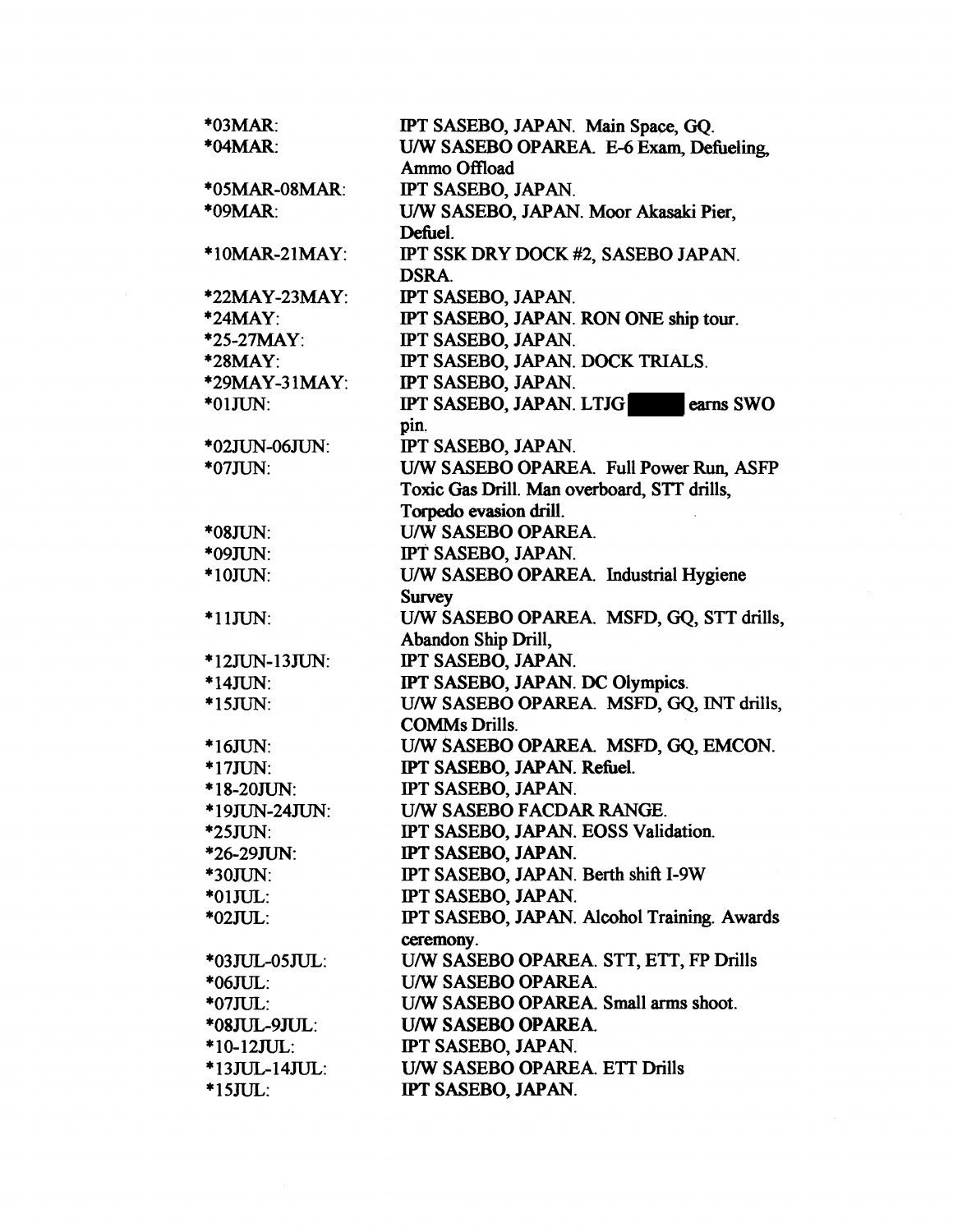| $*16JUL$ :           | IPT SASEBO, JAPAN. Refueling, Safety Survey |  |
|----------------------|---------------------------------------------|--|
|                      | Out Brief.                                  |  |
| *17JUL-20JUL:        | <b>IPT SASEBO, JAPAN</b>                    |  |
| $*21JUL$ :           | IPT SASEBO, JAPAN. TTY, MO-Board,           |  |
|                      | <b>Semaphore Drills</b>                     |  |
| *22JUL:              | IPT SASEBO, JAPAN. IA Inbrief.              |  |
| $*23JUL$ :           | U/W SASEBO OPAREA. ETT Drills.              |  |
| *24JUL-28JUL:        | IPT SASEBO, JAPAN                           |  |
| *29JUL:              | IPT SASEBO, JAPAN. Weapons Training.        |  |
|                      | OCSOT, FP Hose TM Training, 3M review.      |  |
| *30JUL-02AUG:        | IPT SASEBO, JAPAN.                          |  |
| *03AUG:              | IPT SASEBO, JAPAN. 3M LTT. SKC              |  |
|                      | Reenlistment.                               |  |
| *04AUG:              | IPT SASEBO, JAPAN. OCSOT, FP Drills.        |  |
| *05AUG:              | IPT SASEBO, JAPAN. FP Drills, MSFD, OCSOT.  |  |
| *06AUG:              | IPT SASEBO, JAPAN. 3M LTT Outbrief.         |  |
| *07AUG:              | U/W OKINAWA, JAPAN. Engineering             |  |
|                      | Evolutions, Mine-Hunting.                   |  |
| *08AUG:              | U/W OKINAWA, JAPAN. Swim Call, Fish Call.   |  |
| *09AUG:              | U/W SASEBO, JAPAN. MIW Hunting, ETT         |  |
|                      | Evolutions and drills.                      |  |
| *10AUG:              | U/W SASEBO, JAPAN Combo Sweep, Main Space   |  |
|                      | Drill, Anchor Drop Test, Man Overboard.     |  |
| *11AUG:              | U/W SASEBO, JAPAN IIMH (Port), Mine         |  |
|                      | Hunting, Moored SASEBO JAPAN.               |  |
| *12AUG-18AUG:        | IPT SASEBO, JAPAN.                          |  |
| *19AUG-20AUG:        | IPT SASEBO, JAPAN. FP-2                     |  |
| <b>*21AUG-24AUG:</b> | IPT SASEBO, JAPAN.                          |  |
| <b>*25AUG:</b>       | U/W SASEBO, OPAREA. STT drills, Rule of the |  |
|                      | Road exam, At Sea Fire Party, Precision     |  |
|                      | Anchorage.                                  |  |
| *26AUG:              | U/W SASEBO, OPAREA. Double'O'Sweep, Intel   |  |
|                      | Drill, ETT Drill, Moor to a buoy.           |  |
| *27AUG-28AUG:        | IPT SASEBO, JAPAN.                          |  |
| *29AUG-30AUG:        | BERTH SHIFT TO DRYDOCK. Storm avoidance     |  |
| <b>*31AUG:</b>       | UNDOCK, IPT SASEBO, JAPAN.                  |  |
| *01SEP:              | U/W SASEBO OPAREA. ETT, MSFD.               |  |
| *02SEP:              | IPT SASEBO, JAPAN. CMWC Arrives and         |  |
|                      | completes ship tour.                        |  |
| *03SEP:              | U/W SASEBO, OPAREA. 99 Island Family Day    |  |
|                      | Cruise.                                     |  |
| *04SEP-06SEP:        | IPT SASEBO, JAPAN.                          |  |
| *07SEP:              | U/W SASEBO, OPAREA. ETT Drills, Small Boat  |  |
|                      | Attack Drill.                               |  |
| <b>*08SEP-13SEP:</b> | <b>IPT SASEBO, JAPAN</b>                    |  |
|                      | IPT SASEBO, JAPAN. Refueling                |  |
| $*14$ SEP:           |                                             |  |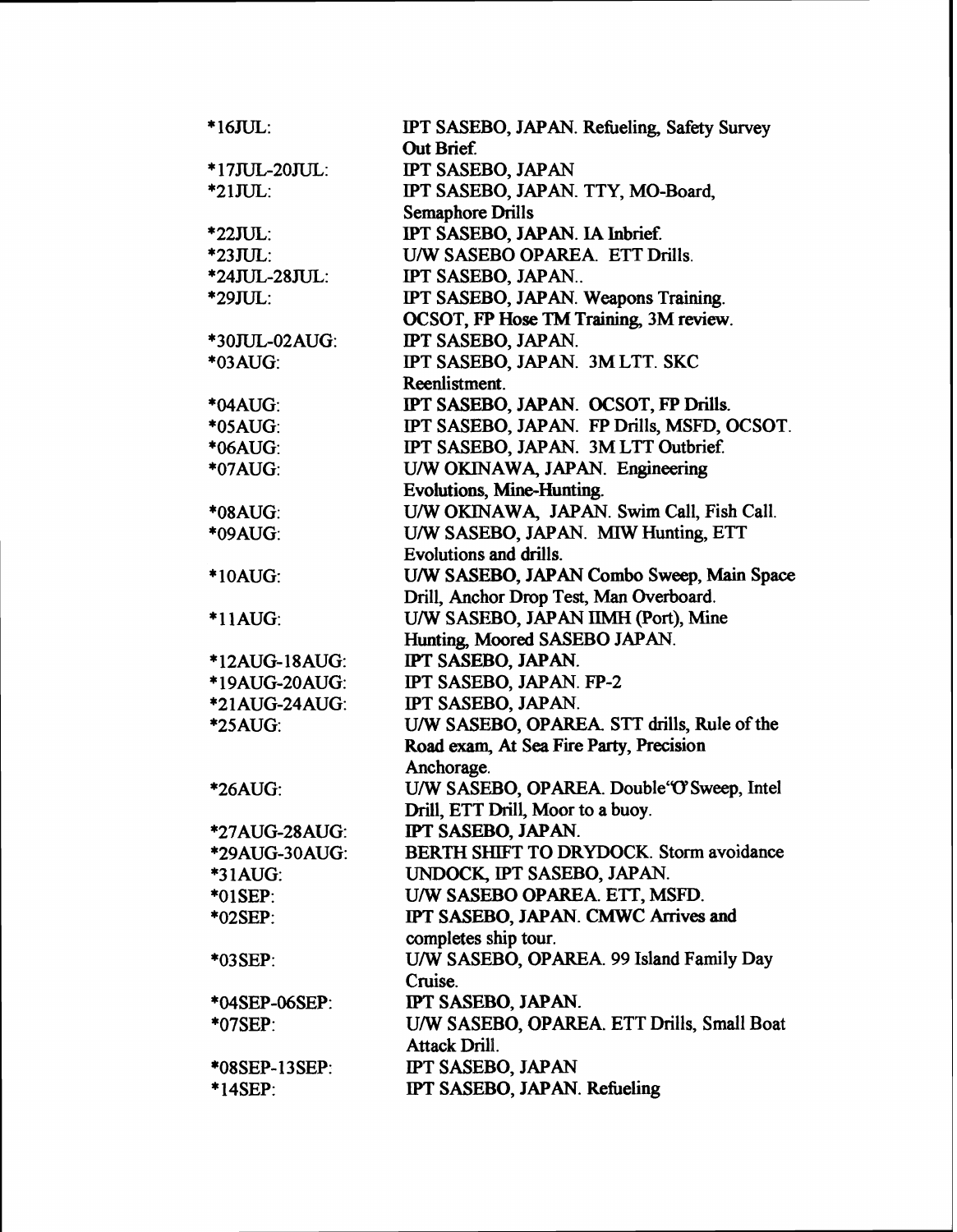| *15SEP-16SEP: | U/W SASEBO, JAPAN. U/D, Small Boat Attack<br>Drill. |
|---------------|-----------------------------------------------------|
| *17SEP:       | IPT SASEBO, JAPAN. MATT, OCSOT.                     |
| *18SEP-19SEP: | IPT SASEBO, JAPAN. MATT                             |
| *20SEP:       | U/W SASEBO, OPAREA. INSURV PREP: DTE,               |
|               | Full PWR Test, 6H Sweep, Anchor Drop Test.          |
| *21SEP:       | IPT SASEBO, JAPAN. Japanese Visitors tour ship,     |
|               | OCSOT.                                              |
| *22SEP:       | IPT SASEBO, JAPAN. FP-3                             |
| *23SEP:       | U/W SASEBO, JAPAN. FP-3, Small Boat Attack          |
|               | Drill.                                              |
| *24SEP:       | IPT SASEBO, JAPAN. Reenlist BM1                     |
|               | 2M Certification.                                   |
| *25SEP-27SEP: | <b>IPT SASEBO, JAPAN.</b>                           |
| *28SEP:       | U/W SASEBO, OPAREA. CART II Preps,                  |
|               | Mongolian BBQ in the Galley.                        |
| *29SEP:       | U/W SASEBO, OPAREA. CART II Preps.                  |
| *30SEP:       | IPT SASEBO, JAPAN. Supply Closed End of             |
|               | <b>Fiscal Year</b>                                  |
| *01OCT-03OCT: | IPT SASEBO, JAPAN.                                  |
| *04OCT:       | IPT SASEBO, JAPAN. CART II                          |
| *05OCT-06OCT: | U/W SASEBO, JAPAN CART II                           |
| *07OCT:       | IPT SASEBO, JAPAN. SSOQ JSOQ Awards.                |
| *080CT-120CT: | IPT SASEBO, JAPAN.                                  |
| *13OCT:       | U/W SASEBO, JAPAN ENROUTE YOKOSUKA                  |
|               | for TRAV, Comms Drills, BECCE's Man                 |
|               | Overboard, INSURV D-60 VTC Brief                    |
| *14OCT:       | U/W SASEBO, JAPAN ENROUTE YOKOSUKA                  |
|               | for TRAV, Gun Shoot, Main Space Walk Through,       |
|               | <b>BECCE'S DIVTACS</b>                              |
| *15OCT:       | ENR YOKOSUKA, JAPAN, 6H Sweep, ASFP                 |
|               | Drill, Comms Drills.                                |
| *160CT-210CT: | IPT YOKOSUKA, JAPAN. TRAV.                          |
| *220CT:       | IPT YOKOSUKA, JAPAN. TRAV. berth shift.             |
| *23OCT-31OCT: | IPT YOKOSUKA, JAPAN. TRAV                           |
| *1NOV         | U/W SASEBO, JAPAN SESEF Range, INSURV               |
|               | checks and BECCES                                   |
| *2NOV         | U/W SASEBO, JAPAN Single O Sweep INSURV             |
|               | checks and BECCES                                   |
| *3NOV         | U/W SASEBO, JAPAN 6H/TB27 Mine Sweep                |
|               | Anchor Drop Test, BECCES                            |
| *4NOV         | U/W SASEBO, JAPAN MSFD, STT Drills, 2MH/            |
|               | DTE, Moored I-9 East                                |
| *5NOV         | IPT SASEBO, JAPAN. Refueling, MINEX MTG             |
| *6NOV-7NOV:   | IPT SASEBO, JAPAN.                                  |

 $\label{eq:2} \mathcal{L}_{\text{max}} = \mathcal{L}_{\text{max}} \left( \mathcal{L}_{\text{max}} \right)$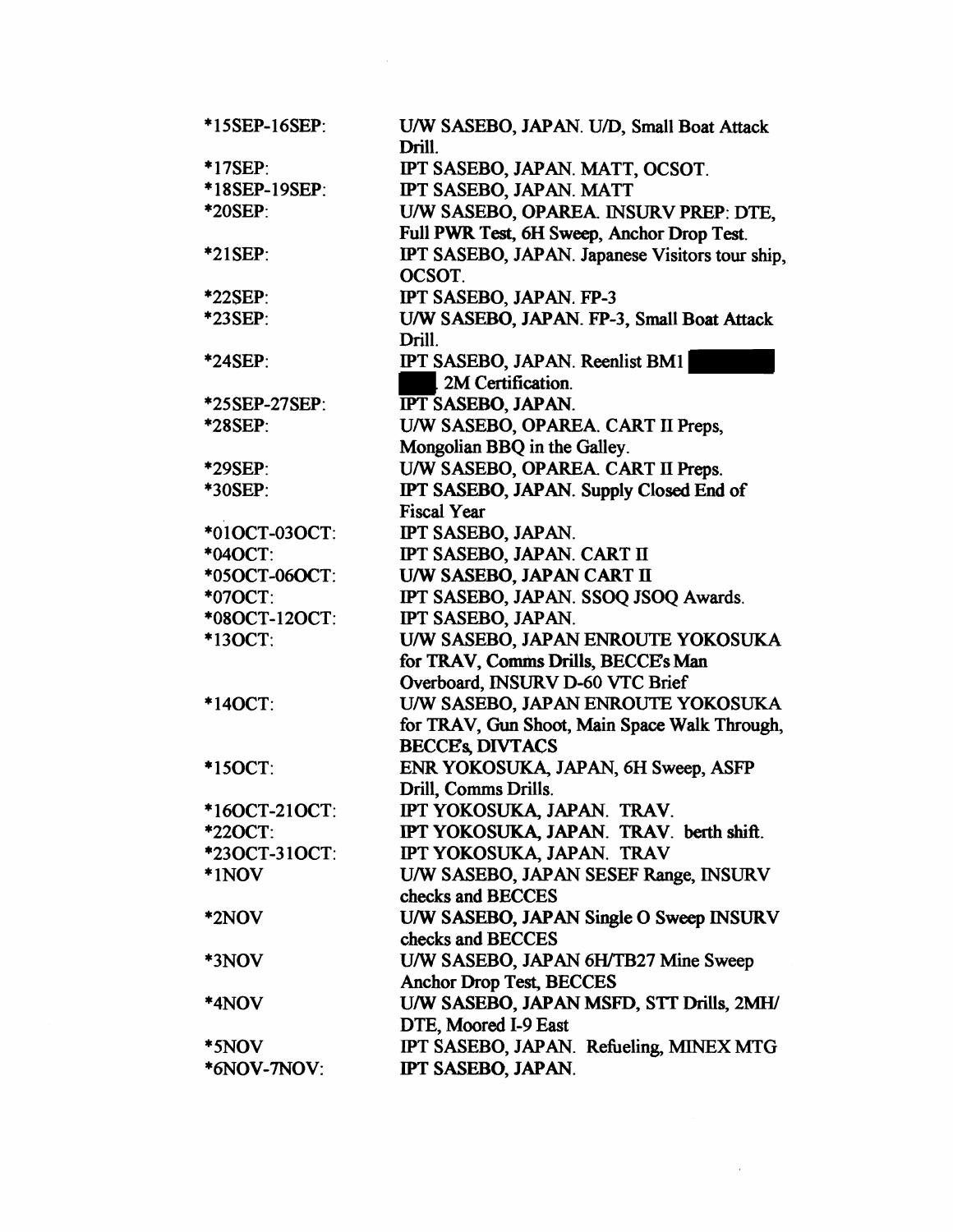| $*8NOV:$      | IPT SASEBO, JAPAN. C5RA/HMERA In-brief. |
|---------------|-----------------------------------------|
|               | CO MTG w/CTF 76, PAO ship tour.         |
| $*9NOV:$      | IPT SASEBO, JAPAN. C5RA/HMERA, CTF76    |
|               | visit (RDML Guillory)                   |
| $*10NOV$ :    | IPT SASEBO, JAPAN. C5RA/HMERA, MNCS     |
|               | <b>RE-Enlisted.</b><br>(SW)             |
| *11NOV-19NOV: | IPT SASEBO, JAPAN. C5RA/HMERA           |
| *20NOV-22NOV: | IPT SASEBO, JAPAN. MATT INSPECTION,     |
|               | <b>COMCMRON ONE visit,</b>              |
| $*22NOV$      | IPT SASEBO, JAPAN.                      |
| *23NOV:       | U/W SASEBO, JAPAN. MATT                 |
| *24NOV:       | IPT SASEBO, JAPAN. GMT All-Hands.       |
| *25NOV-4DEC:  | IPT SASEBO, JAPAN. INSURV Preps         |
| *5DEC-6DEC:   | U/W SASEBO, JAPAN, MOCK INSURV.         |
| *7DEC-14DEC:  | IPT SASEBO, JAPAN. INSURV Preps         |
| *15DEC:       | U/W SASEBO, JAPAN. INSURV               |
| $*16DEC:$     | IPT SASEBO, JAPAN. INSURV.              |
| *17DEC:       | IPT SASEBO, CHRISTMAS PARTY.            |
| *18DEC-31DEC: | IPT SASEBO, HOLIDAY STANDDOWN.          |
|               |                                         |

#### 3. Narrative.

01 January to 31 January

1 January 2004 00-04 deck log entry writer is unknown. "ASSUMED THE WATCH MOORED AS BEFORE. TIS THE START OF A NEW YEAR ON MCM-5. WEVE SURVIVED ANOTHER YEAR, THANK GOD WE'RE ALIVE. SECTION 2 OF 3 STALWARTLY MANS THE SHIPS SPACES. WHILE THE REST OF THE CREW SLEEPS IN MORE INTERESTING PLACES. WE'RE MOORED PORT SIDE AT EAST INDIA 9. SECURELY LASHED FORE AND AFT BY DOUBLED LINES. VARIOUS UNITS OF THE US SEVENTH FLEET STAND BY AND MORE JMSDF OUTSIDE DO LIE. OOD IS ALERT, SOUNDING AND SECURITY SET. ALL IS SECURE YOU CAN SAFELY BET. AT TIMES OUR WATER MAY BE HARD TO SW ALLOW, YET AT PRESENT THE PLEASANT PLANT STATUS IS AS FOLLOWS. THE IRON IS COLD, THE CONSOLES ARE BLACK. IN THE GALLEY NO MOLD. NO SMOKE FROM THE STACK. WHILE MN2 PARTIES AND EN3 FLIRTS. CURRENT FLOWS THROUGH #1 400 HZ. WHILE QMI JOGS, CHENG KICKS BACK WITH A BEER, AND GUARDIAN RECEIVES FIREMAIN AND WATER FROM THE PIER. ONLINE #2 A/C AND #1 FRIDGE, CHILLING AND BEGGING A KEG OR A SMIDGE OF TODAYS SCRUMPTIOUS CHOCOLATE CHIP COOKIES TO ICE. THE IMPACT OF #1 MPAC IS NICE. OF CHT HEREIN WEIL MAKE A SMALL MEN110N. THE BASIN TELLS FULLY ITS FISH FOOD AND STENCHN. THE EDO ENSURE NO DEPARTMENTS FORGETS THE CLOSURE OF LOG TO SIGN, MODIFIED ZEBRA TO SET. ASHORE THE co IS SNUGGLED ALL w ARM IN ms BED WHILE VISIONS OF ZIDLS DANCE IN HIS HEAD. IF OUT OF THE FOCSLE SHOULD ARISE ANY CLATER, CDO LTJG WILL SEE WHAT IS THE MATTER. CAPT VAN WILL SEE WHAT IS THE MATTER. CAPT VAN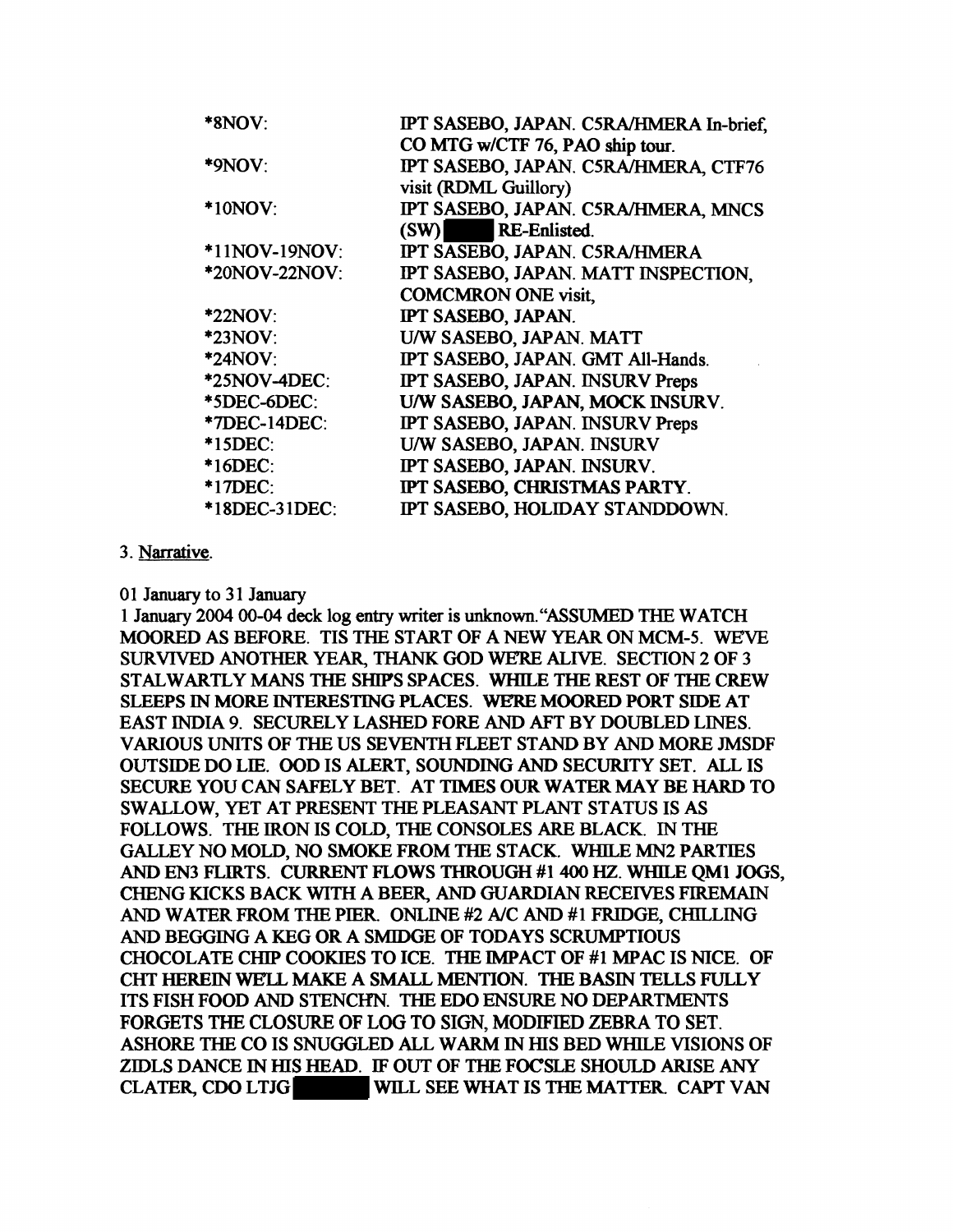## TOL HELL REPORT. TO THE SOPA AFLOAT, A QUITE SENIOR MAN ON A MUCH BIGGER BOAT. HAPPY NEW YEAR TO ALL AND AS THE OLD YEAR ENDS, THE OFFGOING OOD HIS HEARTFELT BEST WISHES SENDS.<br>EN3

also departed on this day. On 13 January 2004 GUARDIAN began its annual fast cruise. LTig $\qquad$  took the deck as the OOD and MNI  $\qquad$  assumed all responsibilities as the conning officer. At 1536 GUARDIAN began a number of engineering drills to include a class Charlie fire in the #2 fire pump in AMR, loss of lube oil pressure in the gas turbine generator, and a nonmetallic noise on the starboard shaft. On 14 January 2004 the ship got underway for the first time in the 2004. The underway featured a toxic gas drill on the reefer decks, followed by a mine sweep, which began at 1125. This event was topped off with an abandon ship and ships  $G.O.$  The ship anchored at 1522 and EN3<sup>-</sup>injured his leg two minutes later. On 15 January the ship was underway at 1530 and placed in a training environment at 1636. At 1640 a high temp summary in 400HZ was reported followed by a man overboard at 1644. The man overboard was identified as MN1 and the SAR swimmers were deployed. At 2048 BECCES began. On 16 January 2004 the GUARDIAN put out another sweep beginning at 0844. At 1001 2A main was tagged out for repairs. At 1704 a lube oil leak was reported in IA main. At 1853 the GUARDJAN moored portside to I-9 Sasebo, Japan. LTig assumed duties as CDO. On 25 January 2004 white smoke was reported in the P-way. Fire boundaries were set, and white smoke appeared to be coming from lagging in CPO head. Lagging was removed, and no fire was present. On 30 January 2004 CDR the EOD detailer visited to talk to all interested personnel. A class Charlie fire in AMR began at 1345 and was secured *5* minutes later. The following individuals checked onboard in January:  $HM1(FMF)$  EN3 (SW)

#### 01 February to 29 February

GUARDIAN is underway at 0910 on 3 February 2004. Loss of fuel oil pressure on 2B main, 2B main E-stopped at 0925. At 0034 on 4 February LTjg  $\Box$  takes the Conn in CIC as the evaluator. At time 1000 MOP level 3 is set throughout the ship. Ship anchored at 1434 Anchorage Sasebo JA. On *5* February the ship is underway at 1515. The ship moored at 1625 conned in by perhaps one of the Navy's finest ship drivers of all time, LT. His flawless execution astounded the entire crew. On 6 February, HM1 (SW) departed GUARDIAN forthe last time at 1414. He is currently bathing himself in the joys of retirement. On 12 February Guardian goes<br>underway at 1325 with the following EOD riders: LT<br>ADI11 underway at 1325 with the following EOD riders: LT<br>ABH1 COS2 and MN1 On 13 February GUARDIAN continued its journey from Sasebo to Shimonoseki IA A sweep was deployed at 0855. At 1415 R. Hosokawa boarded at the pilot to take GUARDIAN through the Shimonoseki straights. LTjg had the CONN for this challenging evolution. At 1547 GUARDIAN moored in Shimonoseki Japan. Both the PATRIOT and the GUARDIAN moored next to one another. Conex boxes were strategically placed around the ships to further enforce the protection of the ship. Several Japanese spectators were politely asked not to photograph the ships. After a quick bit of liberty, the GUARDIAN went underway again on the 15 February at 0823. The pilot disembarked at 0905. 2MH was set at 0935 at 1340. LTig assumed the CONN as Evaluator and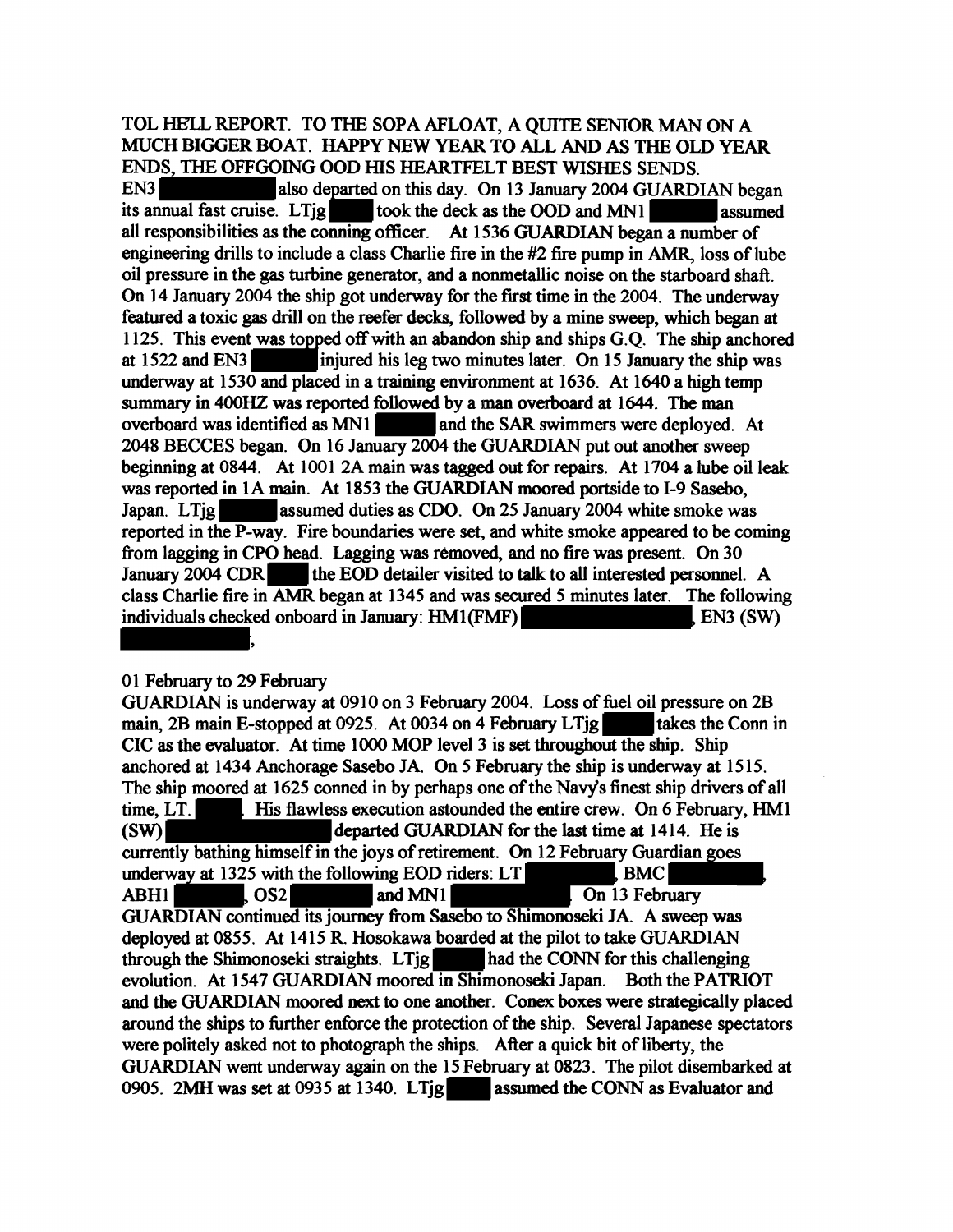began the MINEX/ EODEX. At 2025 GUARDIAN anchored. On I6February the ship went underway at an early 0415 and 2MH port at set at 0507. LT had control in combat as the ship entered the tasking area at 0649. At 1121 the ship anchored. At 1236 the embarked EOD team departed on their small boat. At ISSI the ship was U/W again. At 1802 the ship anchored. At 1820 a Japanese fast break Zodiac came along side for PAX Transfer. LTig boarded the Zodiac for his exchange on a Japanese boarded the Zodiac for his exchange on a Japanese minesweeper, while a **fellow** junior officer of the Japanese Navy boarded GUARDIAN. The EOD boat once again embarked the ship at 1930. On 17 February the ship went underway at 0452. IM was set at 0522. At 0700 the ship entered the tasking area. At 1749 IIMH Port was set. At 1847 LTjg assumed the CONN in Combat. The ship anchored at I929 on the 18February. The ship goes underway again at 0255 on the I9 February. At 0614 the Pilot embarked Y. Iwata. At 0711 the ship anchored in Tokuyama Bay. At 1247 the same day the ship again goes underway. At 1634 the ship set IIMH Port, and LTjglesson took over as the Evaluator in Combat. At 1816 the ship anchored. At 09I8 the following day, the ship once again pulls its crew together and goes underway. At I625 the ship anchored. On 2I February the ship goes underway at 0358. At 0548 LTjg **mi** again assumed control as Evaluator and entered the tasking area. On 22 February the ship deployed the MNV with the Mission Package I at time 0608. At 0635 the MNV was recovered and put back on the deck. At I026 IB SSDG had to be shut down due to a Magnetic Particle detector. The ship was placed on single generator operations. At I632 a class Charlie Fire erupted in the DC Switchboard. At I638 the fire was declared officially 'out. On 23 February the Chief Engineer  $(LT)$  took the CONN at 0657. This was an amazing circumstance considering the man always lives in the Main Space down below. On 24 February at 0257 the MNV was launched. LTjg had control as Evaluator. The following entry was taken directly from the deck CONN at 0657. This was an amazing circumstance considering the man always lives in<br>the Main Space down below. On 24 February at 0257 the MNV was launched. LTjg<br>had control as Evaluator. The following entry was taken direc ENGINEER, SSN ###-##-####, PRELIMINARY REPORT IS SEVERED RING FINGER AT THE  $1^{ST}$  DIGIT IN MMR. LOST IN 2SSDG RIGHT BANK TURBO<br>CHARGER. EN1 (SW) CHARGER CHARGER EN2 CHARGER. EN1 (SW) CHARGER. EN2<br>1651 HM1 (FMF) ON THE SCENE. It was later reported that while ON THE SCENE. It was later reported that while CHENG was being lowered into the EOD boat to be transferred to the JDS BUNGO asked for his Jacket. Someone asked if he was cold and he said, "Nope, I just need my Coppenhagen." At 1710 the Executive Officer, LCDR Tabaka, sent a voice report to CTF 76 SDO. AT 2000 LT was transferred by helicopter from JDS BUNGO was transferred by helicopter from JDS BUNGO to MCAS Iwakuni Medical Clinic for further treatment. At 2007 GUARDIAN is anchored. At 0630 on the  $25<sup>th</sup> MCM$  Division eleven arrived on GUARDIAN. At 0634 GUARDIAN is underway. At 0711 the following individuals boarded LCDR<br>LT LT LT LT LT LT LT MN1 (SW)  $LMN1$  (SW)  $\overline{S}$  (SW)  $\overline{M}$  MNC (SW) and LTjg AT 0959 the ship moored Shimonseki Japan. All riders

disembarked. Material condition Modified Zebra is set throughout the ship. USS PATRIOT is moored to our port side. COMCMDIV 11 is embarked. LCDR Keeve, CO disembarked. Material condition Modified Zebra is set throughout the ship. USS<br>PATRIOT is moored to our port side. COMCMDIV 11 is embarked. LCDR Keeve, CC<br>USS GUARDIAN is SOPA and on board. The CDO is LTjg **•. At 0912 on t** the GUARDIAN was underway and on its return route to Sasebo Japan. On I055 LTjg assumes the Deck for the first time shortly following him LTjgless assumed the Deck for his first time as well. At 2310 on the  $26<sup>th</sup>$  the ship is anchored at anchorage 26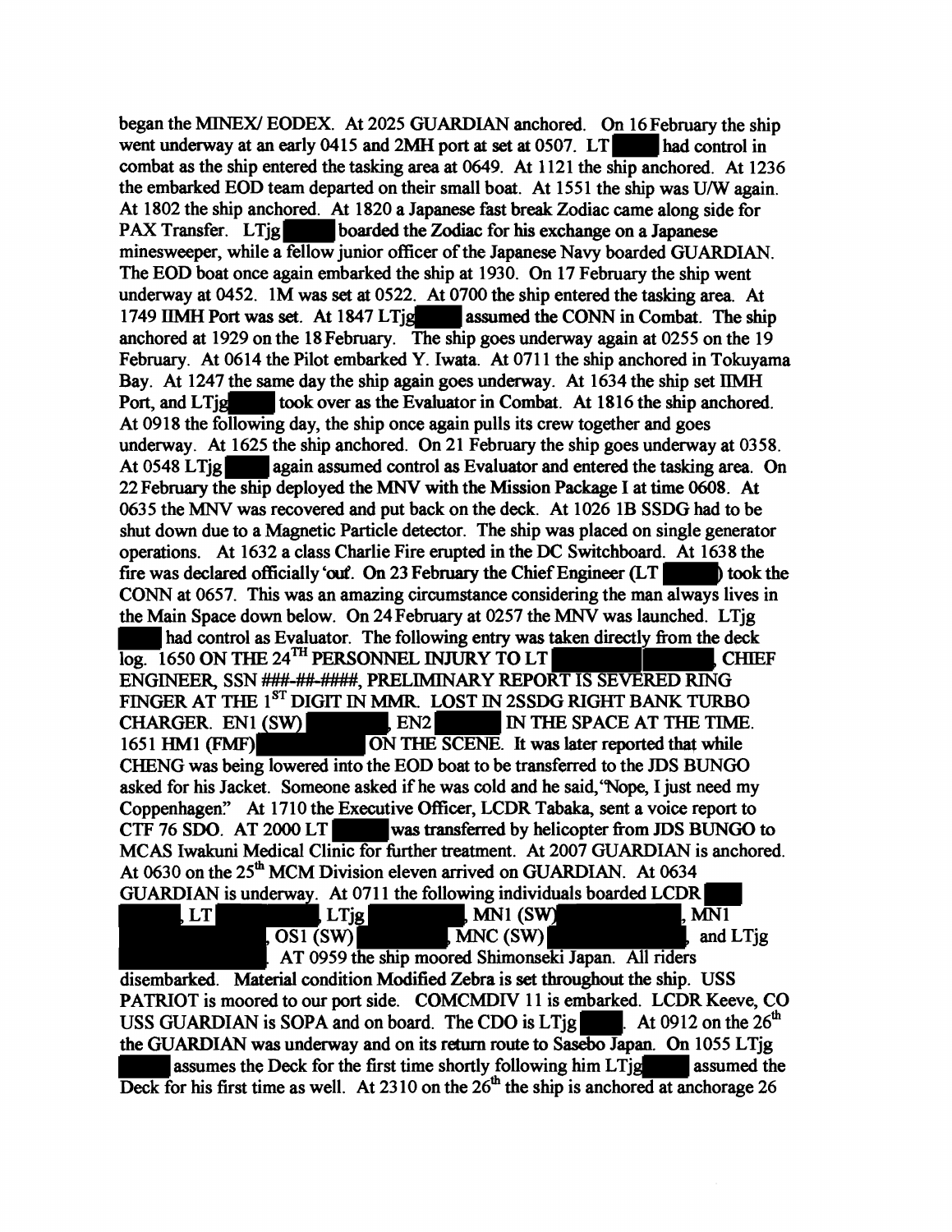(5 shots on deck). And at 1220 on the  $27<sup>th</sup>$  the GUARDIAN is moored port side to I-9 The following individuals checked onboard in February: The Senior Enlisted Advisor MNC (SW)  $ET3$ and ITC (SW) the new communications officer.

#### 01 March to 31 March

ENC departed GUARDIAN on the  $1^{st}$ . On the  $2^{nd}$  at 1145 the first preparations for Dry Dock began and GUARDIAN started the defueling process. On the  $4<sup>th</sup>$  the ship was underway at 1145 headed to Anchorage #39 to have all ammunition removed. At 1230 GUARDIAN anchored. At 1557 GUARDIAN secured from ammo offload and moored at  $1711$ . On the  $9<sup>th</sup>$  K. Okapa the pilot boarded GUARDIAN. He drove the ship in a dead stick formation to Akasaki Pier. Ship was underway at 0759 and moored Akasaki at 0830. At 1231 GUARDIAN secured from defueling. The following is the entry from 10 March at 0001. "ASSUMED THE WATCH. MOORED AS BEFORE TO AKASAKI PIER SASEBO JAPAN. WITH FOUR STANDARD MOORING LINES AND ONE STORM LINE. RECEIVING MISCELLANEOUS SERVICES FROM THE PIER." At 0835 Goji Ogue Pilot and K. Kawahara Dock Master board GUARDIAN. At 0853 Underway IAW C7F ship dead stick enroute to Dry Dock No. 2 The pilot has control of all ships movements. *0951* GUARDIAN is moored Dry Dock No. 2. At the 1328 divers entered the water to ensure the Dry Dock was ready to have the water removed and GUARDIAN would sit correctly on the blocks below her. On the  $19<sup>th</sup>$  the ship is placed in a training environment. The ship is sent to General Quarters due to a class bravo fire in AMR. DC3 departed GUARDIAN on the  $15^{th}$ . At 0446 on the  $26^{th}$ departed GUARDIAN on the  $20^{th}$ . At 0446 on the  $26^{th}$ the DSRA Pier Shack sprung a leak and was isolated by HT1 (SW) At 0645 A main space fire drill and General Quarters were conducted. The rest of March was quite as GUARDIAN continued her DSRA period. The following people checked in on March: MNSA  $\blacksquare$ , and IT1(SW)

#### 01 April to 30 April

 $LT$ ig departed GUARDIAN on 01 April he is now going through EOD training in Florida. At 1644 on the  $2<sup>nd</sup>$  of April LCDR Tabaka, Paul J checked out on leave. LT **assumed duties as the Executive Officer.** On the  $9<sup>th</sup>$  at 0345 LT assumed duties as Executive Officer when LT **and the checked** out on leave. On the  $10<sup>th</sup>$ assumed duties as Executive Officer when LT at 1758 LCDR Tabaka checked in off leave and assumed his position as Executive Officer. LT unhappily became the operations officer again after his moment of glory. On the  $3^{rd}$  of April MN2 departed GUARDIAN he is headed for the Gulf. On the 21<sup>st</sup> At 0015 the ship went into a security alert the following entry is<br>from the deck log: 'MN2<br>LEFT THE SHIP AND ASKED WHO WAS THE PIER SENTRY, I WALKED OUT ON THE BROW AND LOOKED AND THERE WAS NO PIER SENTRY, I HAD MN2 LOOK IN THE HEADS CLOSEST TO THE SHIP AND HE WASN'T THERE, AT THE SAME TIME I SAW A TAXI LEA VE THE PIER, I CALLED AWAY SECURITY ALERT ONCE PERSONEL SHOWED THEY SEARCHED THE PIER AND STILL NO PIER SENTRY. MN2 WENT TO BERTHING AND FOUND THE PIER SENTRY?' Needless to say this particular pier sentry is no longer a member of the GUARDIAN team. He was found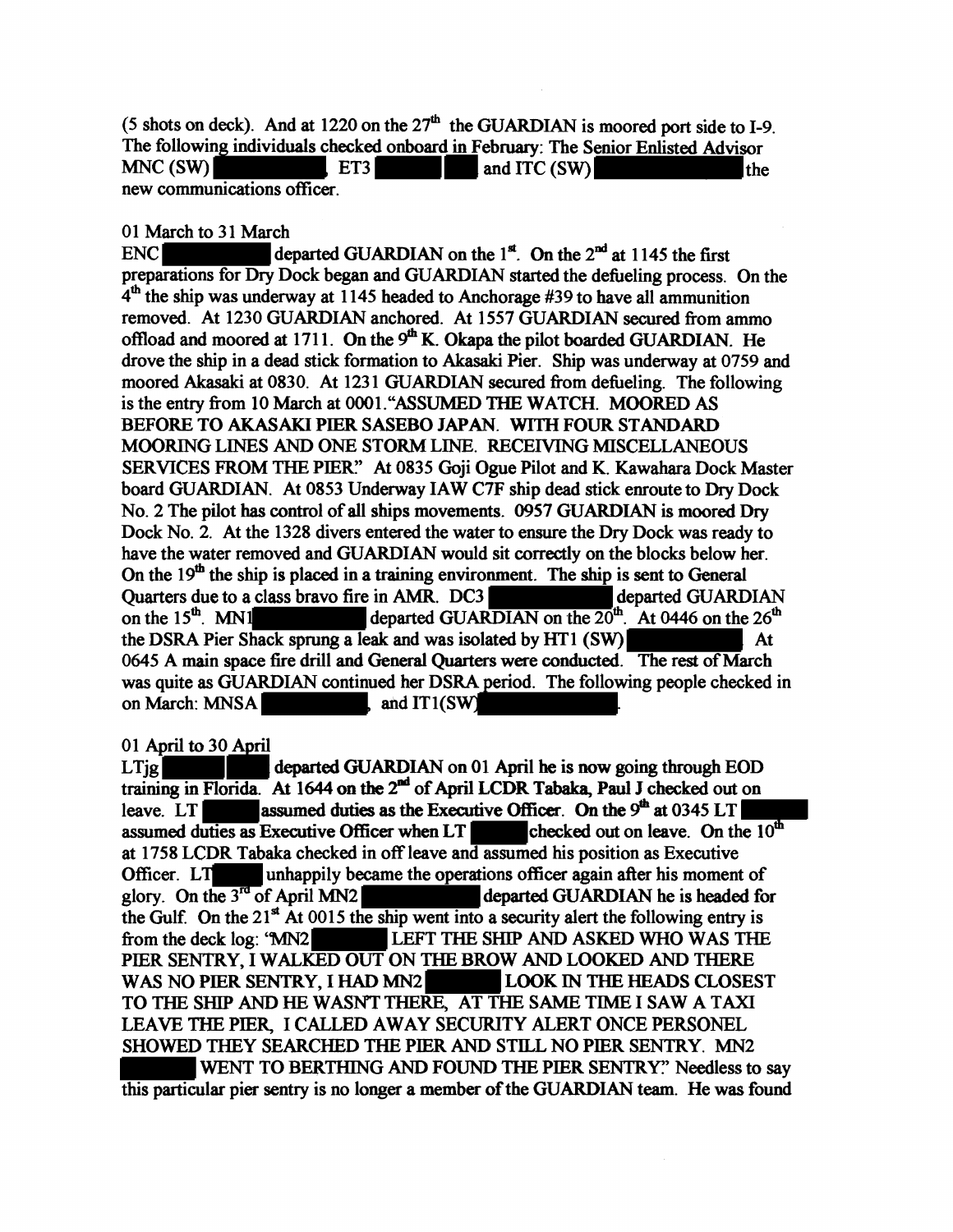guilty at captains mass and was later administratively separated. On the  $23<sup>rd</sup>$  the ship went through numerous drills to include a crank case explosion and class bravo fire in 1B SSDG. This entire month was spent in Dry Dock. There was nothing extremely exciting to report.

01 May to 31 May On the  $1^{st}$  of May IC1 departed GUARDIAN. On the  $5^{th}$  of May CS1 (Cruise book Chaos) departed GUARDIAN. May also marked the chan departed GUARDIAN. May also marked the change of Command Ceremony. LCDR Stanley Keeve left on the 5<sup>th</sup> of May for Newport Rhode Island and was replaced by LCDR Bert Yordy. QMSN-departed GUARDIAN on the  $7<sup>th</sup>$ . On  $7<sup>th</sup>$  of May SN is logged U/A for 7 minutes and EN3 is logged UA for 11 minutes. At 0645 the crew performed a full General Quarters for a main space fire. MMC the ships 3MC departed on the  $13<sup>th</sup>$  of May. On the  $21<sup>st</sup>$  of May flooding of the Dry Dock commenced at 0810. At 1043 two divers entered the water. At 1200 the Caisson was removed. At 1239 the Firemain was disconnected and electrical power secured. Mr. Kawahara the pilot embarked. At 1304 the dock movers with the help of tugs commenced moving GUARDIAN out of the Dry Dock. At 1317 the bow passed the Sill and the dock master relinquished control to the Commanding Officer. The ship moored at 1352. This marked the first day that GUARDIAN was out of the Dry Dock. CS3 departed GUARDIAN on the  $22<sup>nd</sup>$  of May.

#### 01 June to 30 June

MN3 checked onboard 02JUN2002. He arrived from MOMAU 11 in Charleston South Carolina. ICFA checked onboard on 16JUN04. He arrived from NTC Great Lakes, Illinois. ENS checked in on 23JUN04. He arrived from MWTC Ingleside, Texas. GUARDIAN sent LTjg and LTjg to the USS VINCENNES (CG-49) in an effort to increase their SWO knowledge and give them a chance to experience life in the CRUDES world. SEA Trials and Ammo onload were completed bringing the ship back to full operational status. Attention is now focused on the upcoming IA. The long range focus is the upcoming IDTC and the INSURV visit in December. GUARDIAN altered their schedule to allow time for 2B MPDE replacement groom. Putting GUARDIAN in port until 06JUL04. GUARDIAN also installed a new flux gate compass. GUARDIAN was able to achieve magnetic signature levels in the single digit range, a feat only accomplished by a hand full of Avenger-Class ships and well below the required levels during the F ACDAR range.

#### 01 July to 31 July

 $LT$ checked onboard on 02JUL04 from MWTC Ingleside, Texas. OSSN checked onboard on 01JUL04 from FCTCLANT Dam Neck, Virginia. **CSSR** checked onboard on 26JUN04 from Lackland, AFB, San Antonio, Texas. LT departed on 25JUL04. He will work for Seventh Fleet Staff in Yokosuka. The Crew is shocked by the news of a recent death onboard USS PATRIOT (MCM-7). A safety stand-down is held on 02JUL04. An Injury to FDGM hand precluded completion of repairs to 2B MPDE. Replacement tech flew in from Texas to continue the work. GUARDIAN received two new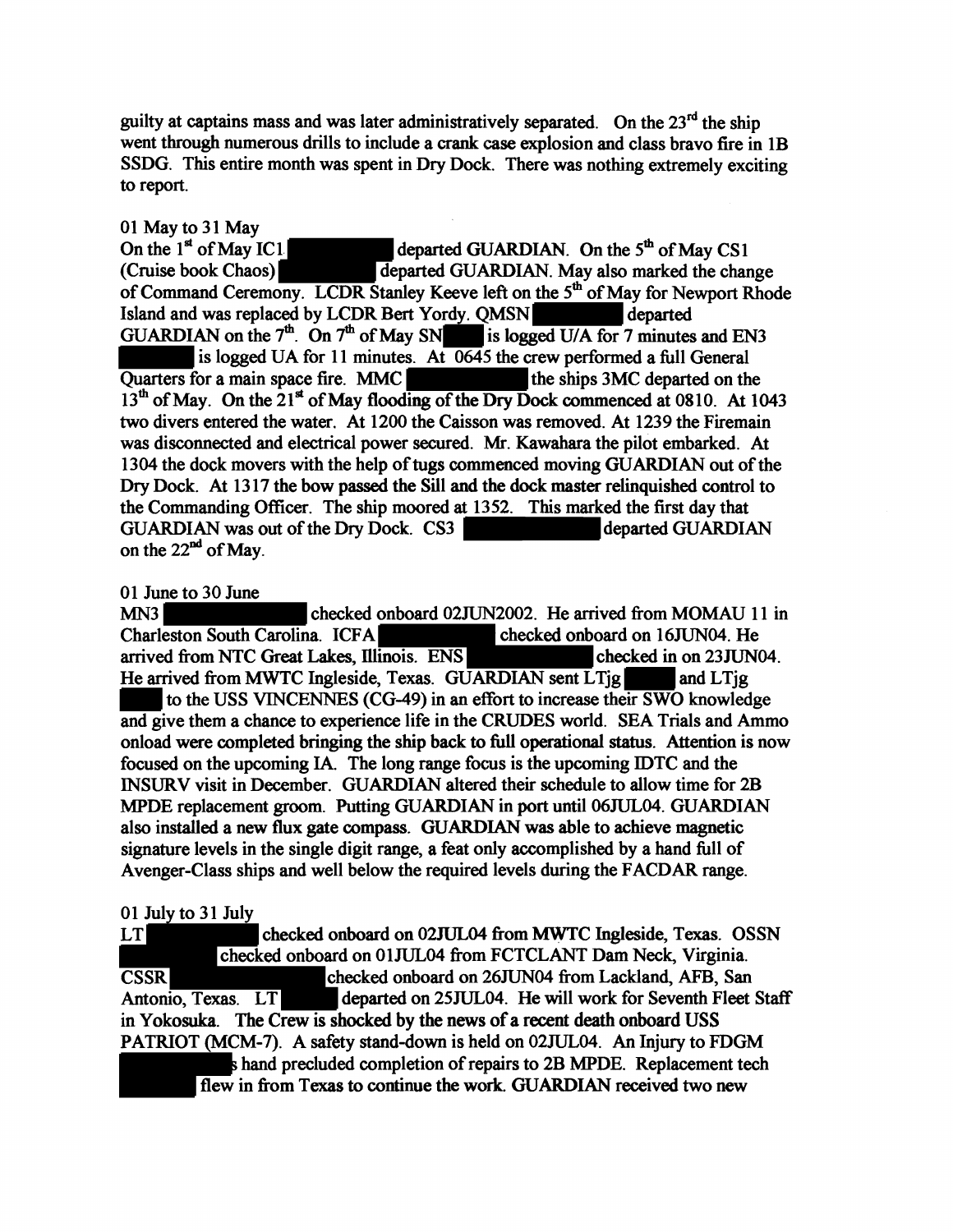pieces of gym gear to include an elliptical trainer and a sit down bike. The ship completed IA

# 01 August to 31 August<br>EM3<sup>1</sup> departed o

EM3<br>departed on 01AUG04 to attend EM'A' School in Great Lakes Illinois.<br>EN3<br>arrival departs on 12AUG04 to PHIB CB1 in Coronado CA SKC departs on 12AUG04 to PHIB CB1 in Coronado, CA. SKC<br>Vest Florida, JIATF on 26JUL04. OSSA<br>arrived from 'A' School on from Key West Florida, JIATF on 26JUL04. OSSA<br>04AUG04. LT departed the Navy on 31 August, his wife is still in the 04AUG04. LT departed the Navy on 31 August, his wife Navy and is the operations officer for Division Eleven.  $LT$  plans on raising their new born child. LTJG was selected for the EOD Program. EM3 and PN1 earned their ESWOS Pins. LTjg earned his SWO pin. and PN1 earned their ESWOS Pins. LTjg earned his SWO pin.<br>Senior Chief-from COMCMRON One Ingleside, Texas spent a week underway with the GUARDIAN training in the primary mission area of Mine Warfare. The training included all facets of MCM operation from planning to execution. GUARDIAN participated in the Ship Board Training Team learning the necessary tools to develop robust training scenarios and techniques to take them through FEP. The ship made an attempt to go to Okinawa but was forced to changes it plans due to a tropical cyclone. The crew was still able to participate in a Wood Beach picnic and Swim call. The crew performed well during the FP-2 and LTT-N.

### 01 September to 30 September

| CS <sub>1</sub> | arrived from Naval Station Pearl Harbor on 28AUG04. OM2                   |  |
|-----------------|---------------------------------------------------------------------------|--|
|                 | arrived from USS CARDINAL (MHC 60) Bahrain on 03SEP04. SKC                |  |
| (SW)            | detached to FISC Pearl Harbor, HI on 28AUG04. CS1                         |  |
| (SW)            | detached to USS Carl Vinson in Bremerton, WA on 01SEP04. MN1              |  |
| (SW)            | detached to MOMAU Ten Okinawa, JA on 05SEP04. MN1                         |  |
|                 | detached on the 23 <sup>rd</sup> due to a shoulder injury. GUARDIAN has a |  |

family cruise. Family members were exposed to a GUARDIAN sailors daily experience. Family members and guests were present for a navigation brief: DC Demo, Sweep Demo and MNV Demo. They learned about GUARDIANs equipment and mission. The Ship's Cabinet (MWR Sales) was also opened to allow guests to purchase GUARDIAN gear. GUARDIAN did outstanding during their FP-3 and completed all necessary certification.

### 01 October to 31 October

| Captain Yordy and MNCS (SW) attended the CTF76 Chain of Command held in                             |                                   |
|-----------------------------------------------------------------------------------------------------|-----------------------------------|
| White Beach Okinawa, JA on 01OCT04. ET1                                                             | reported onboard on               |
| 24SEP04 from FACSFAC Vacapes Oceana, VA. LT                                                         | <b>Example 2</b> reported onboard |
| GUARDIAN on 30 SEP04 as CHENG. He arrived from Naval Post Graduate School                           |                                   |
| Monterey, CA. The previous CHENG, LT                                                                | detached on 12 OCT for            |
| INSURVLANT. ENS<br>reported onboard GUARIAN on 30SEP04 to                                           |                                   |
| assume the duties of CICO and Legal Officer. ENS who is fluent in                                   |                                   |
| Japanese, Russian, German, and even English reported onboard on the 24 <sup>th</sup> . His previous |                                   |
| duty station was Naval Dive Unit, Naval Station Annapolis, BM1                                      |                                   |
| departs on 12OCT04 to report onboard USS Essex (LHD 2). Guardian completed                          |                                   |
| CART II (4-6OCT). ATG had 20 assessors onboard the ship. The training teams learned                 |                                   |
| how they will be evaluated throughout the training cycle. HM1 GUARDIAN's                            |                                   |
|                                                                                                     |                                   |